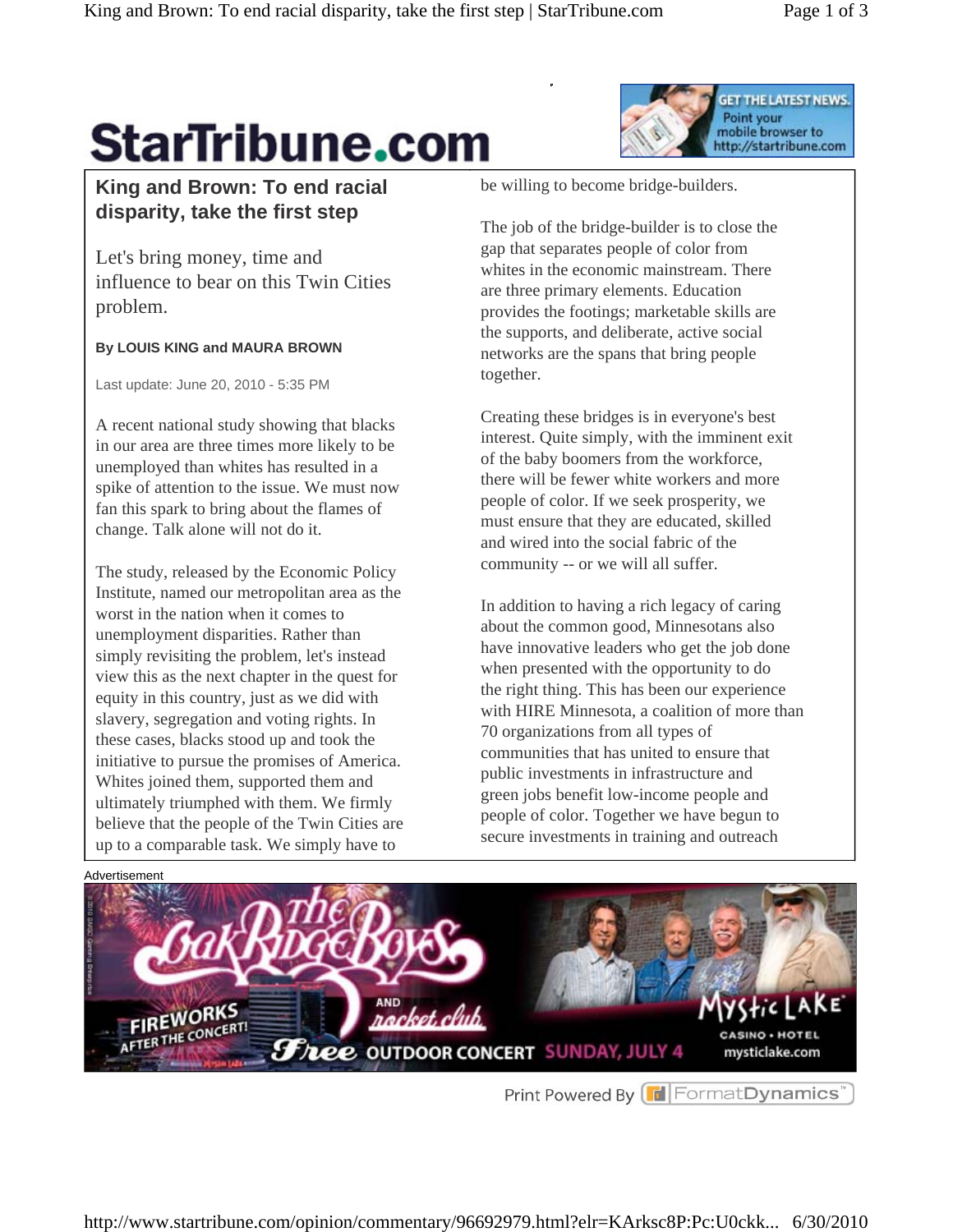**GET THE LATEST NEWS.** 

http://startribune.com

Point your mobile browser to

## **StarTribune.com**

as well as commitments to transparent reporting of hiring patterns.

Because, make no mistake, it takes investment to change the patterns that are before us. As we begin the slow and arduous process of rebuilding our economy, we need to ensure that public investments are made strategically and deliberately -- so that they will provide fair economic opportunities for all, not perpetuate the structural inequities of the past.

Our collective investments of money, time and influence should leverage proven bridgebuilding strategies that exist today. The Cristo Rey internship program is an excellent model for giving kids skills and including them in a social network. The "Power of YOU" program provides access to college for kids, bridging the gap between skilled- and unskilled-worker opportunities. The Heavy Equipment Operators Union, Summit Academy OIC and the Minnesota Department of Transportation have developed an operators program for women and minorities that will provide access to a network that has previously excluded them.

We also challenge employers to provide one person of color a job in a professional environment and nurture their professional

development. A partnership between Achieve Minneapolis, the Chamber of Commerce and the Minnesota Business Partnership could establish the framework. If each bridgebuilder took on one person, the gap would close. And, it will cost peanuts compared with what we pay now.

Finally, these individual actions and targeted investments must be reinforced with structural changes. Government, developers, organized labor and construction companies must view land development as an opportunity for human capital development. Hiring goals and minority-hiring projections must become an integrated part of the business approach, like OSHA safety standards, rather than an afterthought.

HIRE Minnesota has already shown that building bridges across racial, cultural and geographic boundaries to take deliberate action can yield results in a short period of time.

So, this is not about blame, nor is it a request for another program. It is an invitation to be a bridge-builder and spark the elimination of unemployment disparity.

We have work to do.



Print Powered By FormatDynamics